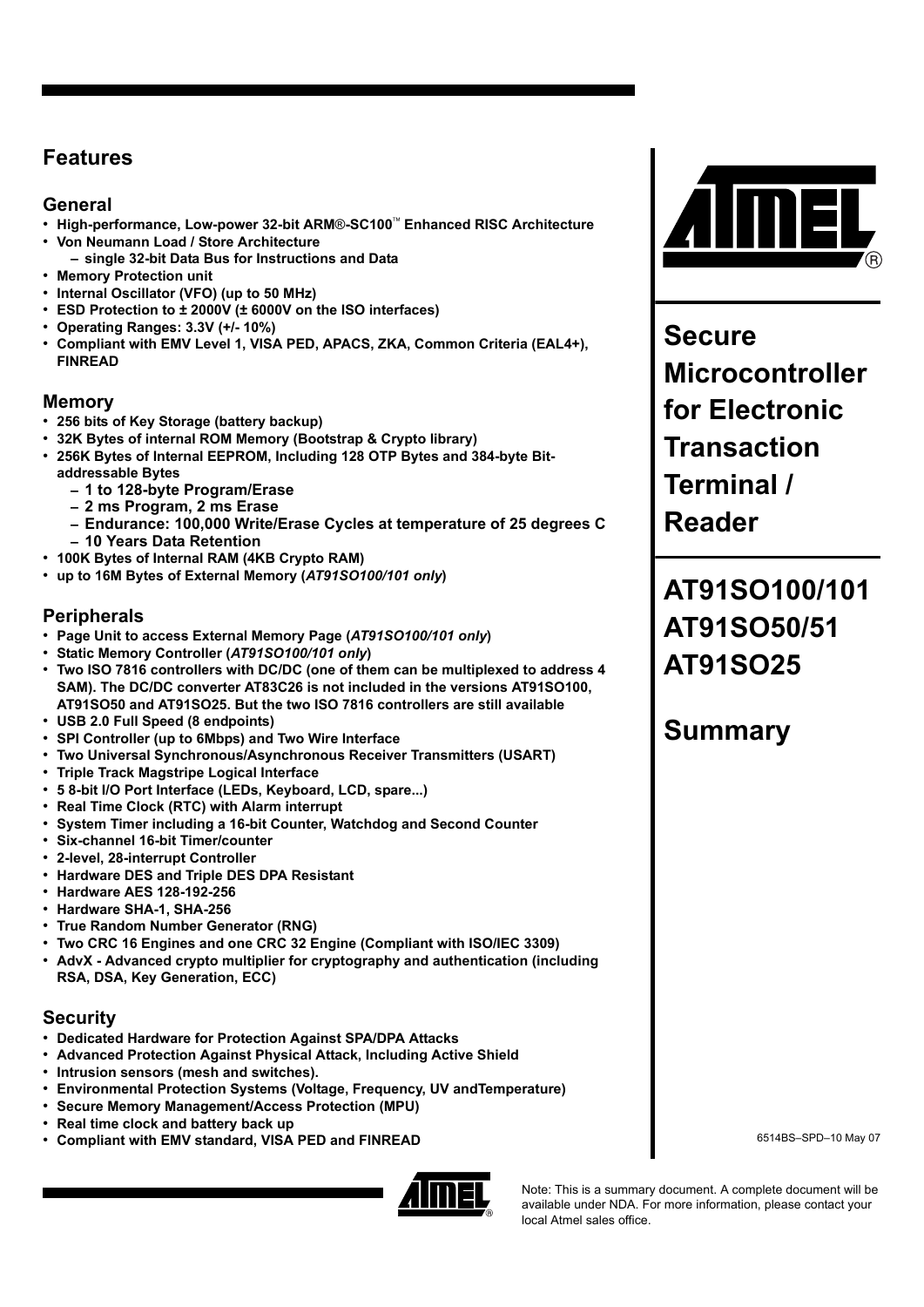

### **Description**

The **AT91SO100/101, AT91SO50/51** and the **AT91SO25** are a low-power, high-performance, SC100 32-bit microcontroller based on the ARM® enhanced RISC architecture. This new SC100 core allows the linear addressing of up to 1M bytes of code and data as well as a number of new functional and security features. A 3-level instruction pipeline allows the performance of one instruction in a single clock cycle, the SC100 achieves throughputs close to 1 MIPS per MHz. The SC100 processor employs a unique architectural strategy known as Thumb® a super reduced instruction set that is ideally suited for high volume applications with memory restrictions and applications where code density is an important factor.

The **AT91SO100/101, AT91SO50/51** and the **AT91SO25** have internal EEPROM that can be used as program or data memory. It also includes a ROM (for the bootstrap and crypto library and some native functions) and a large SRAM. The **AT91SO100/101** can also address up to 16Mbytes of external memory.

The **AT91SO100/101, AT91SO50/51** and the **AT91SO25** also comprises of strong security mechanisms and has a impressive set of crytography features , hardware DES/TDES, hardware AES, hardware SHA-n, hardware cryptography accelerator for asymmetric algorithms (RSA, Elliptic Curve, Key generation) and a true random number generator.

The **AT91SO100/101, AT91SO50/51** and the **AT91SO25** includes a lot of dedicated peripherals as ISO 7816 controller and magnetic stripe card interface, as well as USB, SPI, TWI, USARTs and I/O ports.

The **AT91SO101** is a single package solution in BGA256 embedding two chips, the secure controller and the AT83C26 which physically interface with up to 2 smart cards and 3 secure access module, or 1 smart card and 4 secure access module.

The **AT91SO100** is available using the same package (BGA256) pin to pin compatible with the AT91SO101 but without the AT83C26**.**

The **AT91SO51** is a single package solution in BGA208 (cost effective solution) embedding two chips, the secure controller and the AT83C26 which physically interface with up to 2 smart cards and 3 secure access module, or 1 smart card and 4 secure access module. The external bus is not connected on this product.

The **AT91SO50** is available using the same package (BGA208) pin to pin compatible with the AT91SO51 but without the AT83C26. The external bus is not connected on this product.

The **AT91SO25** is a single package solution in BGA144 (low cost solution) embedding one chip, the secure controller **only.** The external bus is also not connected on this product.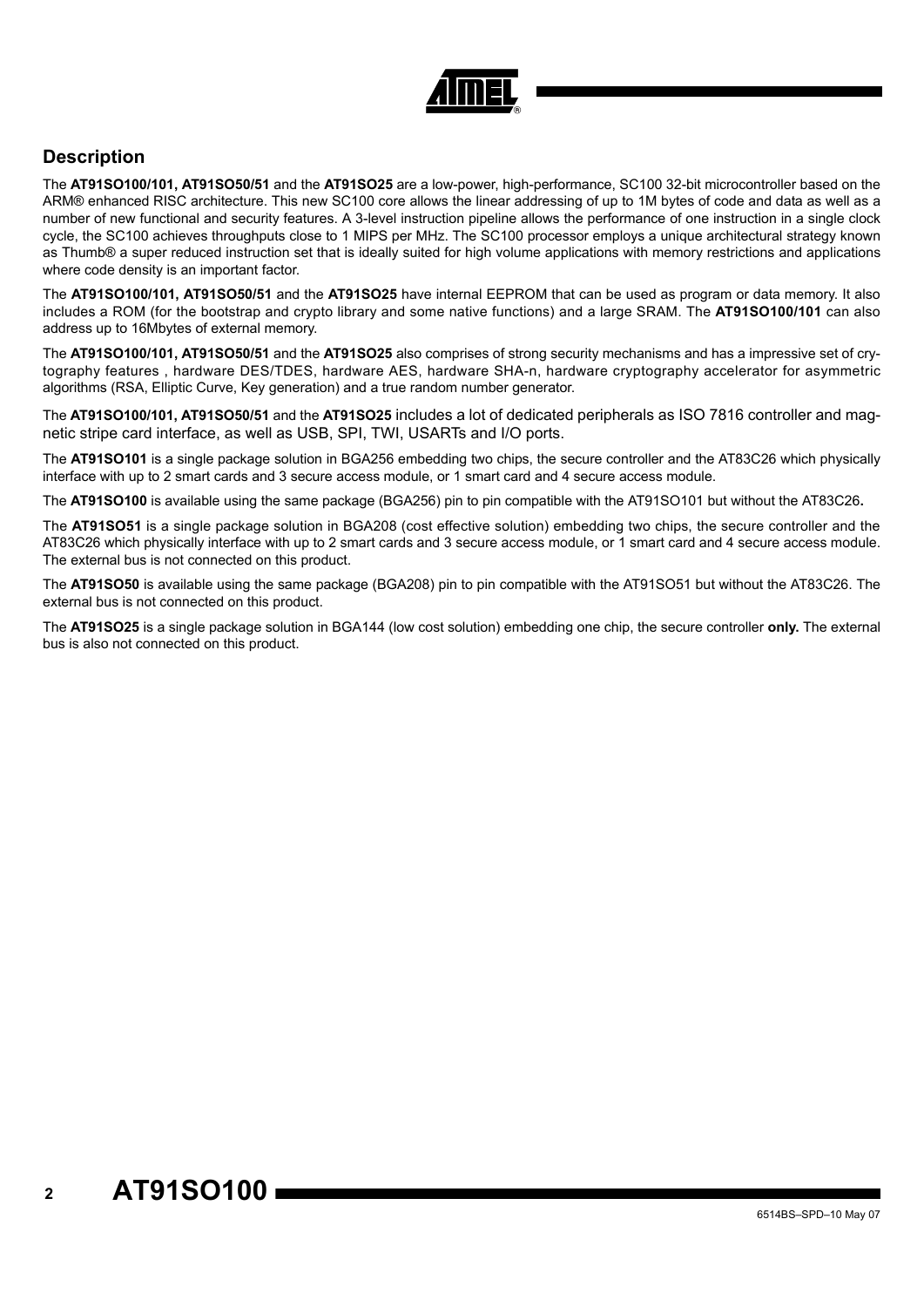**Figure 1.** Block Diagram (Secure controller)



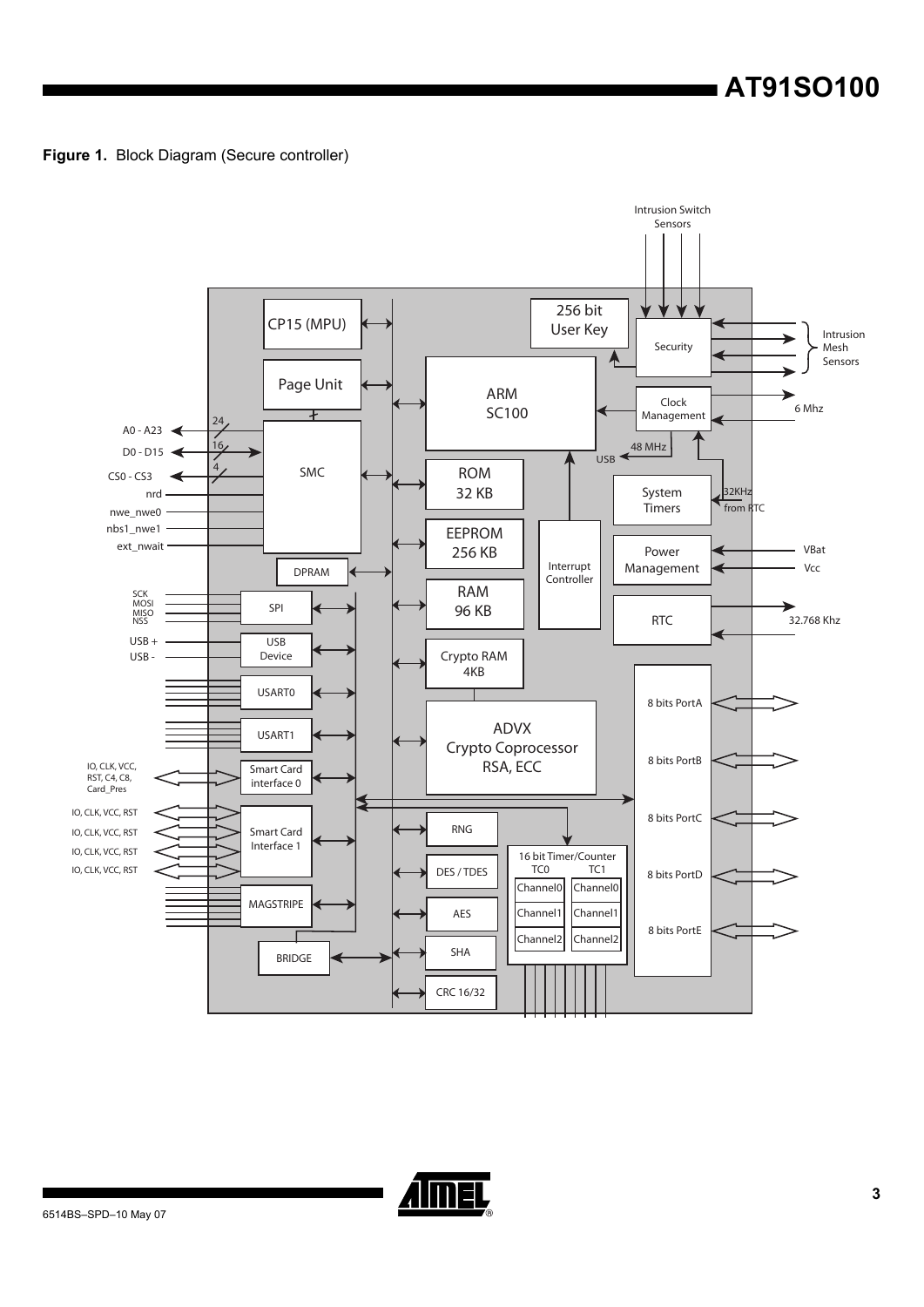

#### Figure 2. BGA256 (AT91SO100/101)



All dimensions are in mm

 $\overline{\mathbf{4}}$ 

6514BS-SPD-10 May 07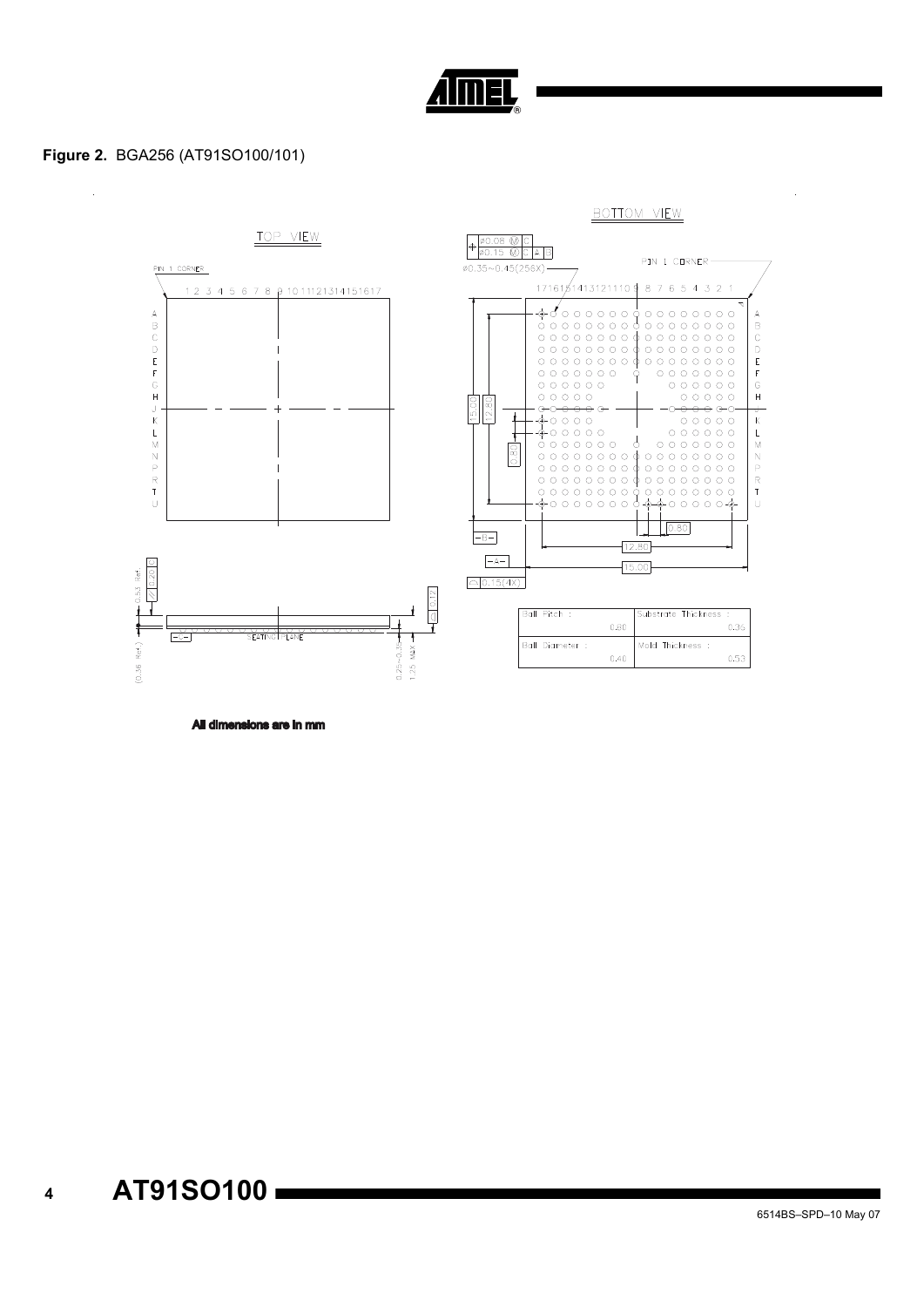# AT91SO100

#### Figure 3. BGA208 (AT91SO50/51)



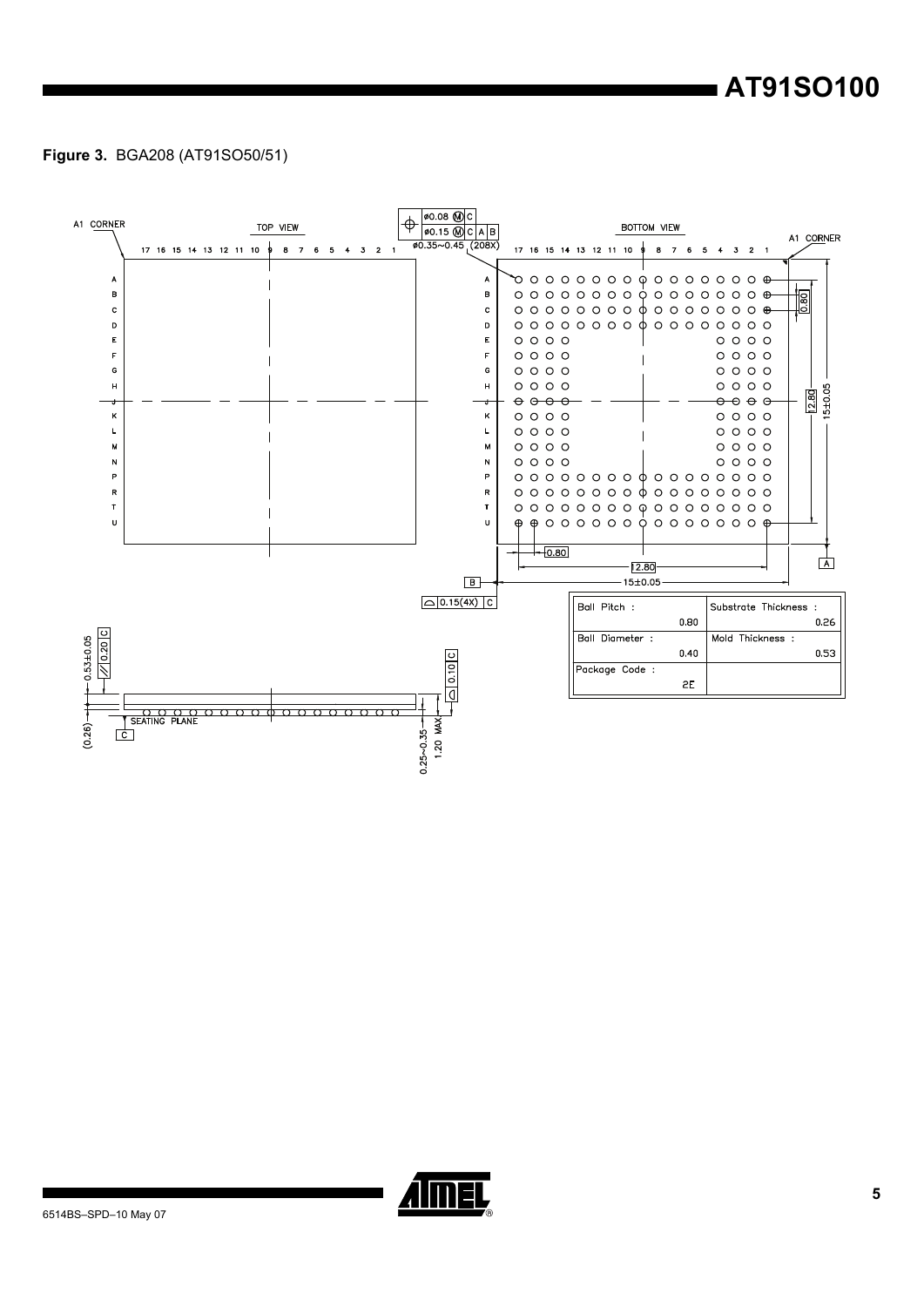

#### Figure 4. BGA144 (AT91SO25)

TOP VIEW





| Ball Pitch :    |      | Substrate Thickness : |      |
|-----------------|------|-----------------------|------|
|                 | 0.80 |                       | 02   |
| Ball Diameter : |      | Mold Thickness:       |      |
|                 | 0.40 |                       | 0.53 |

 $6\phantom{a}$